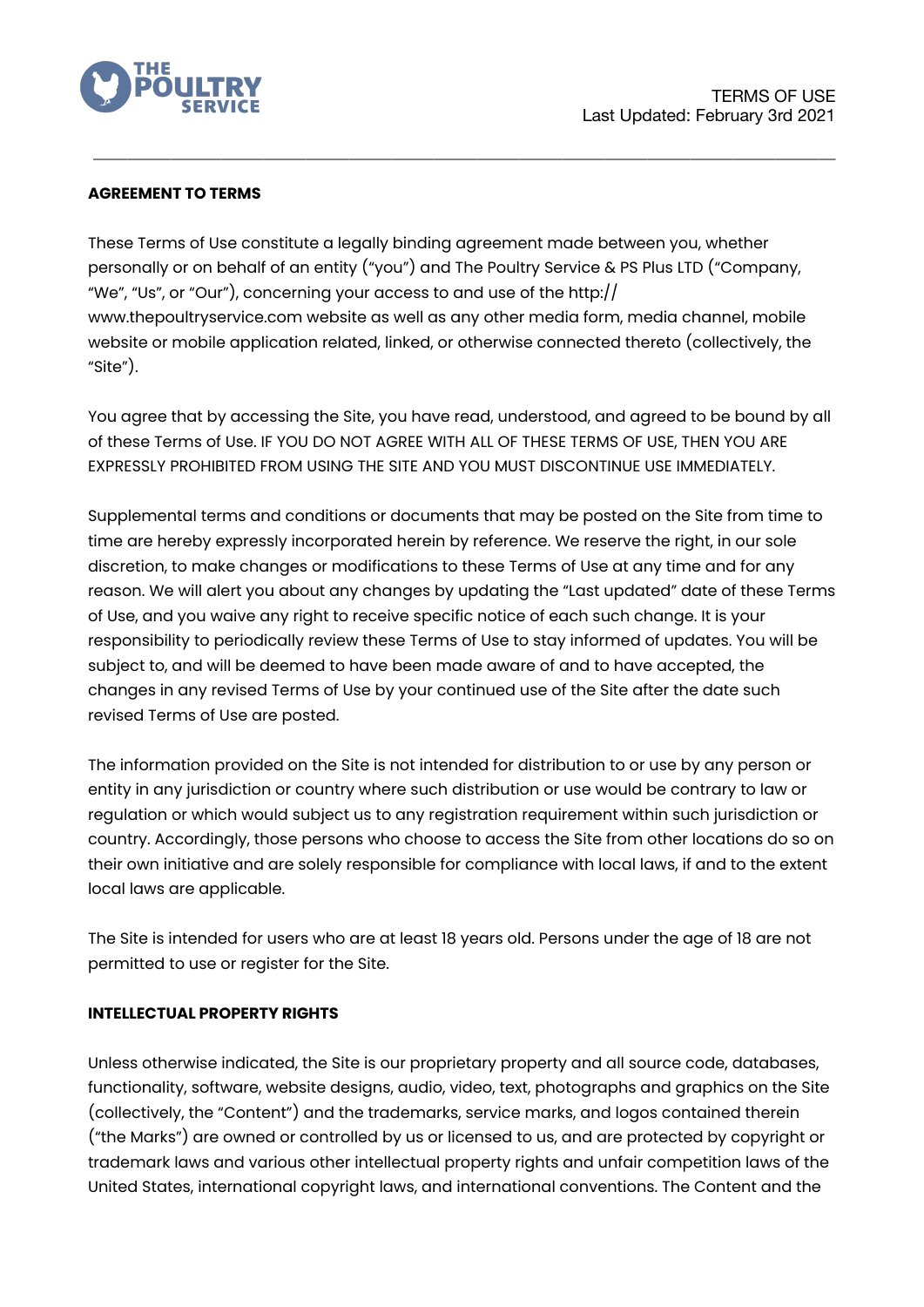Marks are provided on the Site "AS IS" for your information and personal use only. Except as expressly provided in these Terms of Use, no part of the Site and no Content or Marks may be copied, reproduced, aggregated, republished, uploaded, posted, publicly displayed, encoded, translated, transmitted, distributed, sold, licensed, or otherwise exploited for any commercial purpose whatsoever, without our express prior written permission.

Provided that you are eligible to use the Site, you are granted a limited licence to access and use the Site and to download or print a copy of any portion of the Content to which you have properly gained access solely for your personal, non-commercial use. We reserve all rights not expressly granted to you in and to the Site, the Content and the Marks.

USER REPRESENTATIONS

By using the Site, you represent and warrant that: (1) you have the legal capacity and you agree to comply with these Terms of Use; (2) you are not a minor in the jurisdiction in which you reside; (3) you will not access the Site through automated or non-human means, whether through a bot, script, or otherwise; (4) you will not use the Site for any illegal or unauthorised purpose; and \*5) your use of the Site will not violate any applicable law or regulation.

If you provide any information that is untrue, inaccurate, not current, or incomplete, we have the right to suspend or terminate your account and refuse any and all current or future use of the Site (or any portion thereof).

# **PROHIBITED ACTIVITIES**

You may not access or use the Site for any purpose other than that for which we make the Site available. The Site may not be used in connection with any commercial endeavours except those that are specifically endorsed or approved by us.

As a user of the Site, you agree not to:

1. Systematically retrieve data or other content from the Site to create or compile, directly or indirectly, a collection, compilation, database, or directory without written permission from us.

2. Trick, defraud or mislead us and other users, especially in any attempt to learn sensitive account information such as user passwords.

3. Circumvent, disable, or otherwise interfere with security-related features of the Site, including features that prevent or restrict the use or copying of any Content or enforce limitations on the use of the Site and/or the Content contained therein.

4. Disparage, tarnish, or otherwise harm, in our opinion, us and/or the Site.

5. Use any information obtained from the Site in order to harass, abuse or harm another person.

6. Make improper use of our support services or submit false reports of abuse or misconduct.

7. Use the Site in a manner inconsistent with any applicable laws or regulations.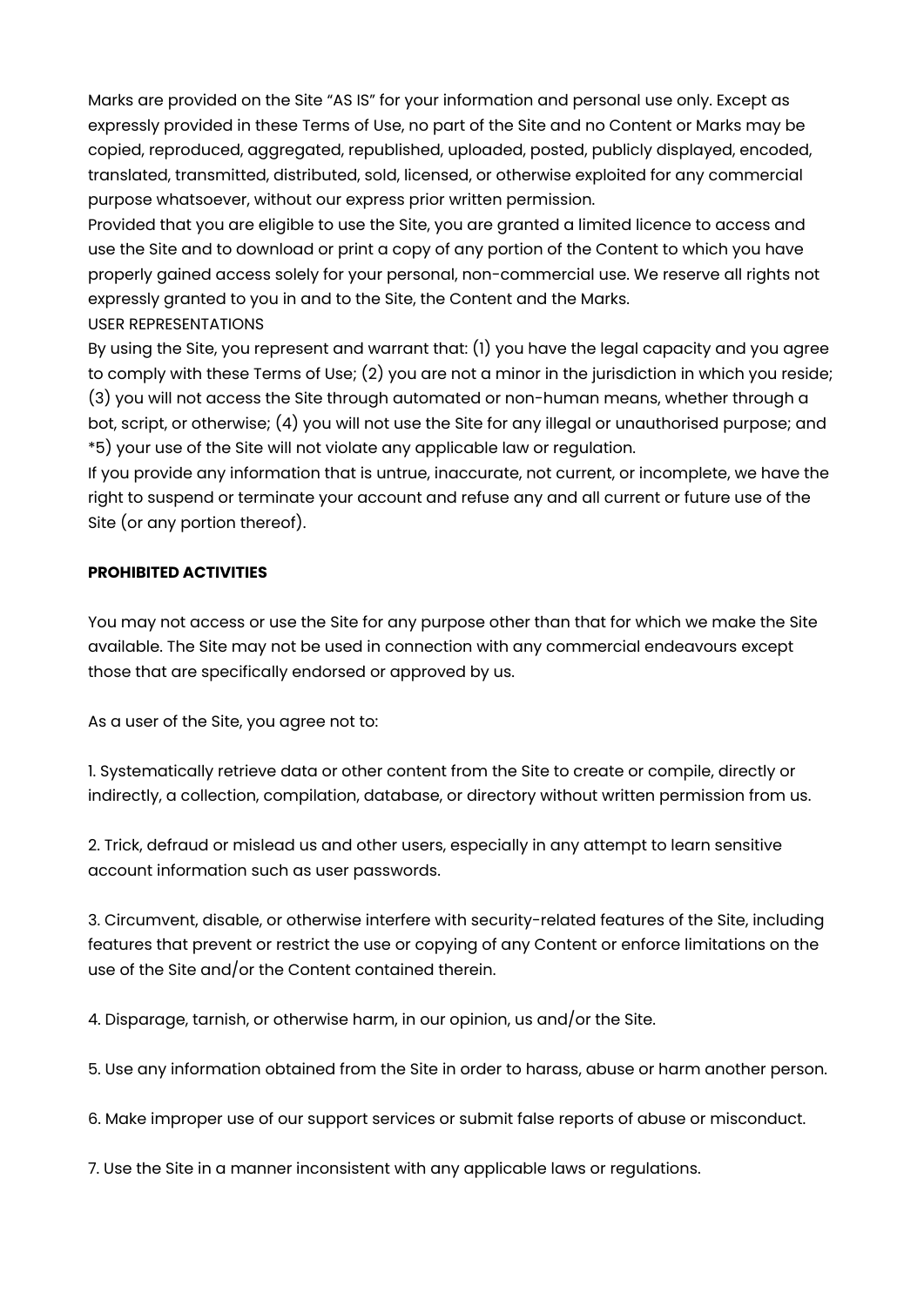8. Use the Site to advertise or offer to sell goods or services.

9. Engage in unauthorised framing of or linking to the Site.

10. Upload or transmit (or attempt to upload or transmit) viruses, Trojan horses, or other material, including excessive use of capital letters and spamming (continuous posting of repetitive text), that interferes with any party's uninterrupted use and enjoyment of the Site or modifies, impairs, disrupts, alters, or interferes with the use, features, functions, operation, or maintenance of the Site.

11. Engage in any automated use of the system, such as using scripts to send comments or messages, or using any data mining, robots, or similar data gathering and extraction tools.

12. Delete the copyright or other proprietary rights notice from any Content.

13. Attempt to impersonate another user or person or use the username of another user.

14. Sell or otherwise transfer your profile.

15. Upload or transmit (or attempt to upload or transmit) any material that acts as a passive or active information collection or transmission mechanism, including without limitation, clear graphics interchange formats ('gifs'), 1 x 1 pixels, web bugs, cookies, or other similar devices (sometimes referred to as "spyware" or "passive collection mechanisms" or "pms").

16. Interfere with, disrupt, or create an undue burden on the Site or the networks or services connected to the Site.

17. Harass, annoy, intimidate, or threaten any of our employees or agents engaged in providing any position of the Site to you.

18. Attempt to bypass any measures of the Site designed to prevent or restrict access to the Site, or any portion of the Site.

19. Copy or adapt the Site's software, including but not limited to Flash, PHP, HTML, JavaScript, or other code.

20. Decipher, decompile, disassemble, or reverse engineer any of the software comprising or in any way making up a part of the Site.

21. Except as may be the result of standard search engine or Internet browser usage, use, launch, develop or distribute any automated system, including without limitation, any spider, robot, cheat utility, scraper, or offline reader that accesses the Site, or using or launching any unauthorised script or other software.

22. Use a buying agent or purchasing agent to make purchases on the Site.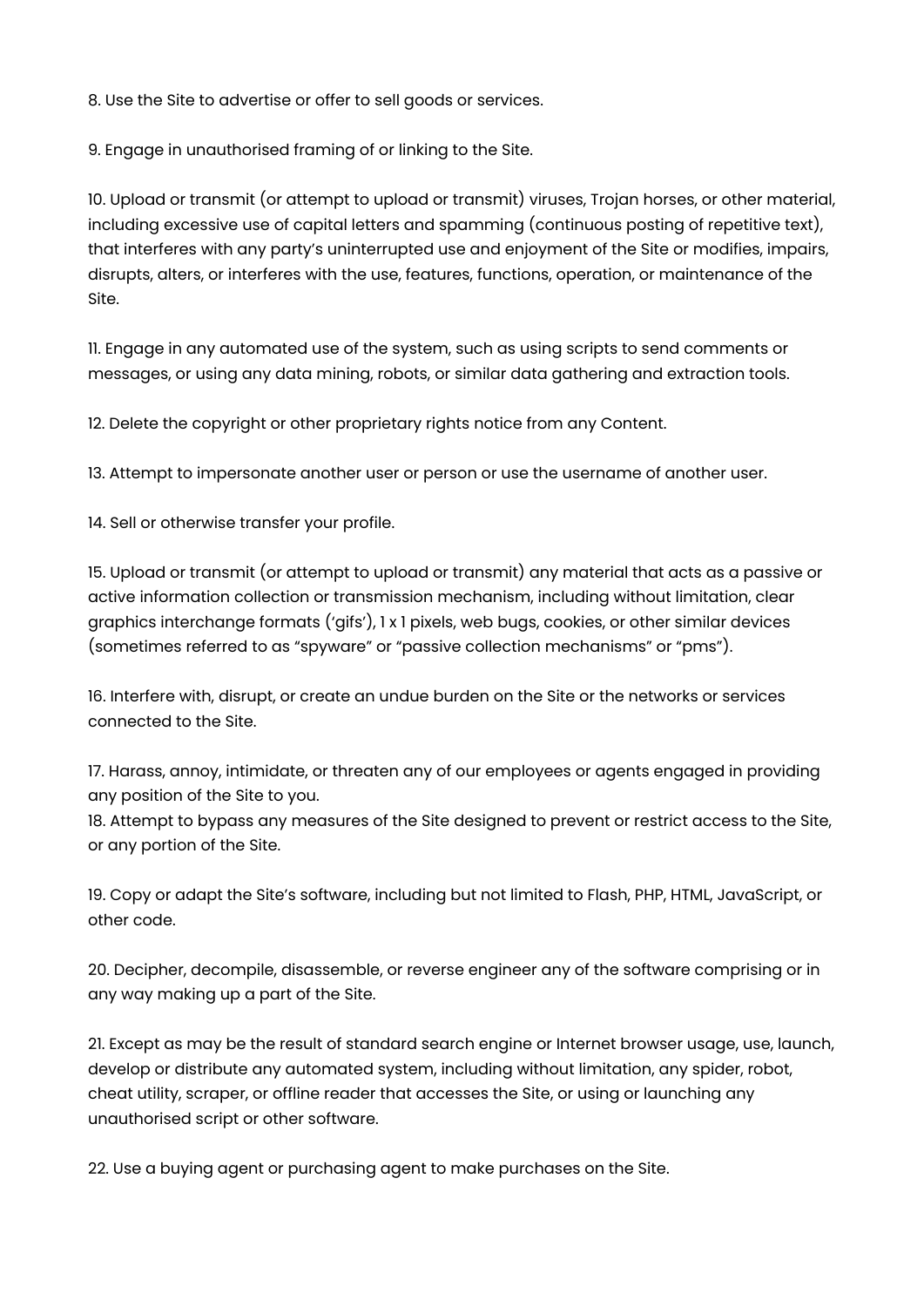23. Make any unauthorised use of the Site, including collecting usernames and/or email addresses of users by electronic or other means for the purpose of sending unsolicited email, or creating user accounts by automated means or under false pretenses.

 24. Use the Site as part of any effort to compete with us or otherwise use the Site and/or the Content for any revenue-gathering endeavour or commercial enterprise.

# **USER GENERATED CONTRIBUTIONS**

The Site may invite you to chat, contribute to, or participate in blogs, message boards, online forums, and other functionality, and may provide you with the opportunity to create, sub,it, post, display, transmit, perform, publish, distribute, or broadcast content and materials to us or on the Site, including but not limited to text, writings, video, audio, photographs, graphics, comments, suggestions, or personal information or other material (collectively, "Contributions"). Contributions may be viewable by other users of the Site and through third-party websites. As such, any Contributons you transmit may be treated as non-confidential and non-proprietary. When you create or make available any Contributions, you thereby represent and warrant that:

1. The creation, distribution, transmission, public display, or performance, and the accessing, downloading, or copying of your Contributions do not and will not infringe the proprietary rights, including but not limited tithe copyright, patent, trademark, trade secret, or moral rights of any third party.

2. You are the creator and owner of or have the necessary licenses, rights, consents, releases, and permissions to use and to authorise us, the Site, and other users of the Site to use your Contributions in any manner contemplated by the Site and these Terms of Use.

3. You have the written consent, release, and/or permission of each and every identifiable individual person in your Contributions to use the name or likeness of each and every such identifiable individual person to enable inclusion and use of your Contributions in any manner contemplated by the Site and these Terms of Use.

4. Your Contributions are not false, inaccurate, or misleading.

5. Your Contributions are not unsolicited or unauthorised advertising, promotional materials, pyramid schemes, chain letters, spam, mass mailings, or other forms of solicitation.

6. Your Contributions are not obscene, lewd, lascivious, filthy, violent, harassing, libellous, slanderous, or otherwise objectionable (as determined by us).

7. Your Contributions do not ridicule, mock, disparage, intimidate, or abuse anyone.

8. Your Contributions are not used to harass or threaten (in the legal sense of those terms) any other person and to promote violence against a specific person or class of people.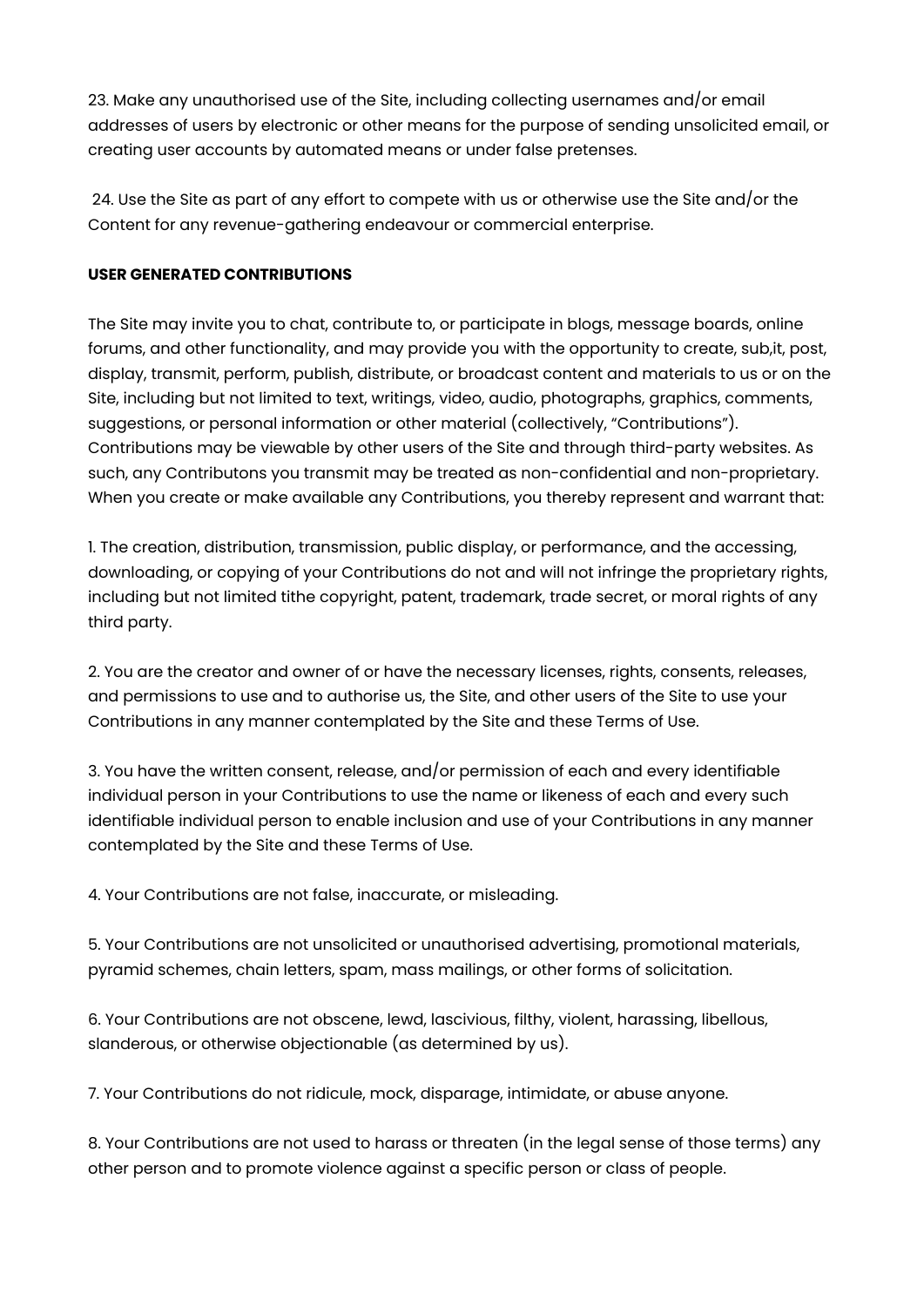9. Your Contributions do not violate any applicable law, regulation or rule.

10. Your Contributions do not violate the privacy or publicity rights of any third party.

11. Your Contributions do not contain any material that solicits personal information from anyone under the age of 18 or exploits people under the age of 18 in a sexual or violent manner.

12. Your Contributions do not violate any applicable law concerning child pornography, or otherwise intended to protect the health or well-being of minors.

13. Your Contributions do not include any offensive comments that are connected to race, national origin, gender, sexual preference, or physical handicap.

14. Your Contributions do not otherwise violate, or link to material that violates, any provision of these Terms of Use, or any applicable law or regulation.

Any use of the Site in violation of the foregoing violates these Terms of Use and may result in, among other things, termination or suspension of your sights to use the Site.

# **CONTRIBUTION LICENCE**

By posting your Contributions to any part of the Site, you automatically grant, and you represent and warrant that you have the right to grant, to us an unrestricted, unlimited, irrevocable, perpetual, non-exclusive, transferable, royalty-free, fully-paid, worldwide right, and licence to host, use, copy, reproduce, disclose, sell, resell, publish, broadcast, reticle, archive, store, cache, publicly perform, publicly display, reformat, translate, transmit, excerpt (in whole or in part), and distribute such Contributions (including, without limitation, your image and voice) for any purpose, commercial, advertising, or otherwise, and to prepare derivative works of, or incorporate into other works, such Contributions, and grant and authorise sub-licences of the foregoing. The use and distribution may occur in any media formats and through any media channels.

 This license will apply to any form, media, or technology now known or hereafter developed, and includes our use of your name, company name, and franchise name, as applicable, and any of the trademarks, service marks, trade names, logos, and personal and commercial images you provide. You waive all moral rights in your Contributions, and you warrant that moral rights have not otherwise been asserted in your Contributions.

We do not assert any ownership over your Contributions. You retain full ownership of all your Contributions and any intellectual property rights or other proprietary rights associated with your Contributions. We are not liable for any statements or representations in your Contributions provided by you in any area on the Site. You are solely responsible for your Contributions to the Site and you expressly agree to exonerate us from any and all responsibility and to refrain from any legal action against us regarding your Contributions.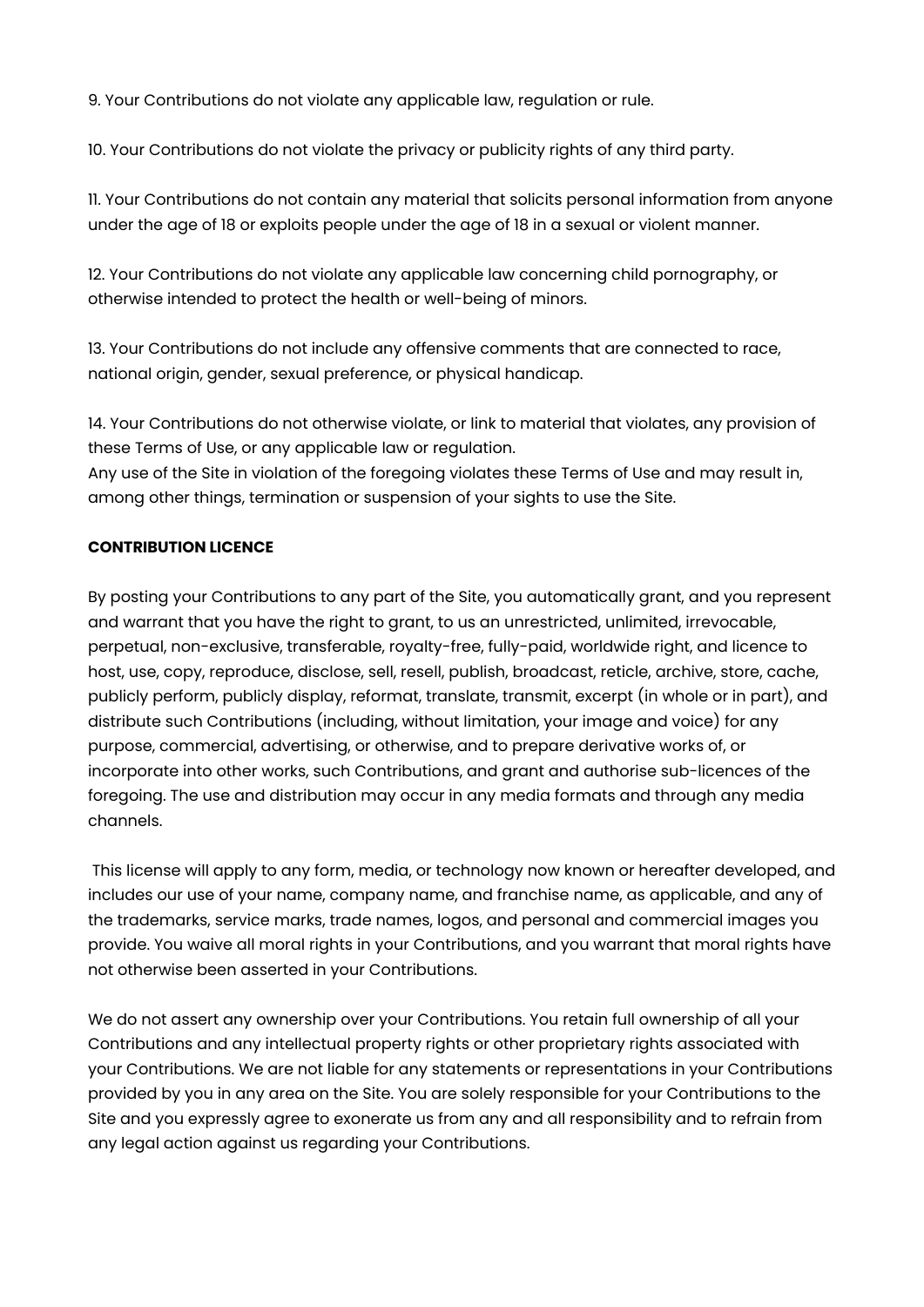We have the right, in our sole and absolute discretion, (1) to edit, redact, or otherwise change any Contributions; (2) to re-categorize any Contributions to place them in more appropriate locations on the Site; and (3) to pre-screen or delete any Contributions at any time and for any reason, without notice. We have no obligation to monitor your Contributions.

### **GUIDELINES FOR REVIEWS**

We may provide you areas on the Site to leave reviews or ratings. When posting a review, you must comply with the following criteria: (1) you should have firsthand experience with the person/ entity being reviewed; (2) your reviews should not contain offensive profanity, or abusive, racist, offensive, or hate language; (3) your reviews should not contain discriminatory references based on religion, race, gender, national origin, age, marital status, sexual orientation, or disability; (4) your reviews should not contain references to illegal activity; (5) you should not be affiliated with competitors if posturing negative reviews; (6) you should not make any conclusions as to the legality of conduct; (7) you may not post any false or misleading statements; and (8) you may not organise a campaign encouraging others to post reviews, whether positive or negative.

We may accept, reject, or remove reviews in our sole discretion. We have absolutely no obligation to screen reviews or to delete reviews, even if anyone considers reviews objectionable or inaccurate. Reviews are not endorsed by us, and do not necessarily represent our opinions or the views of any of our affiliates or partners. We do not assume liability for any review or for any claims, liabilities, or losses resulting from any review. By posting a review, you hereby grant to us a perpetual, non-exclusive, worldwide, royalty-free, fully-paid, assignable, and sub-licensable right and licence to reproduce, modify, translate, transmit by any means, display, perform, and/ or distribute all content relating to reviews.

#### **SUBMISSIONS**

You acknowledge and agree that any questions, comments, suggestions, ideas, feedback, or other information regarding to the Site ("Submissions") provided by you to us are nonconfidential and shall become our sole property. We shall own exclusive rights, including all intellectual property rights, and shall be entitled to the unrestricted use and dissemination of these Submissions for any lawful purpose, commercial or otherwise, without acknowledgment or compensation to you. You hereby waive all moral rights to any such Submissions, and you hereby warrant a=that any such Submissions are original with you or that you have the right to submit such Submissions. You agree there shall be no recourse against us for any alleged or actual infringement or misappropriation of any proprietary right in your submissions.

# **THIRD-PARTY WEBSITE AND CONTENT**

The site may contain (or you may be sent via the Site) links to other websites ("Third-Party Websites") as well as articles, photographs, text, graphics, pictures, designs, music, sound, video, information, applications, software, and other content or items belonging to or originating from third parties ("Third-Party Content"). Such Third-Party Websites and Third-Party Content are not investigated, monitored, or checked for accuracy, appropriateness, or completeness by us, and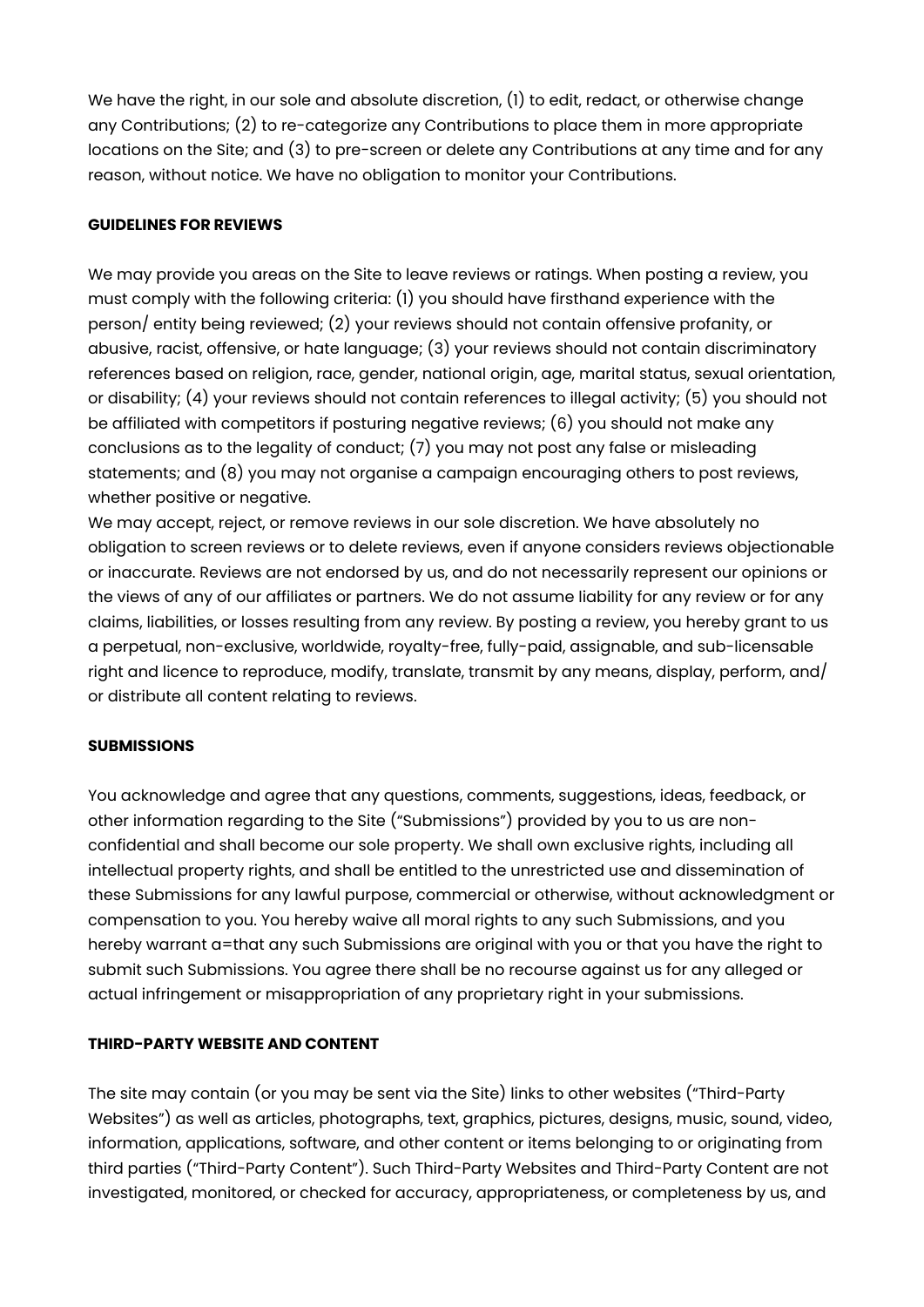we are not responsible for any Third-Party Websites accessed through the Site or any Third-Party Content posted on, available through, or installed from the Site, including the content, accuracy,

offensiveness, opinions, reliability, privacy practices, or other policies of or contained in the Third- Party Websites or the Third-Party Content. Inclusion of, linking to, or permitting the use or installation of any Third-Party Websites or any Third-Party Content does not imply approval or endorsement thereof by us. If you decide to leave the Site and access the Third-Party Websites or to use or install any Third-Party Content, you do so at your own risk, and you should be aware these Terms of Use no longer govern. You should review the applicable terms and policies, including privacy and data gathering practises, of any website to which you navigate from the Site or relating to any applications you use or install from the Site. Any purchases you make through Third-Party Websites will be through other websites and from other companies, and we take no responsibility whatsoever in relation to such purchases which are exclusively between you and the applicable third party. You agree and acknowledge that we do not endorse the products or services offered on Third-Party Websites and you shall hold us harmless from any harm caused by your purchase of such products or services. Additionally, you shall hold us harmless from any losses sustained by you or harm caused to you relating to or resulting in any way from any Third- Party Content or any contact with Third-Party Websites.

#### **SITE MANAGEMENT**

We reserve the right, but not the obligation, to: (1) monitor the Site for violations of these Terms of Use; (2) take appropriate legal action against anyone who, in our sole discretion, violates the law or these Terms of Use, including without limitation, reporting such user to law enforcement authorities; (3) in our sole discretion and without limitation, refuse, restrict access to, limit the availability of, or disable (to the extent technologically feasible) any of your Contributions or any portion thereof; (4) in our sole discretion and without limitation, notice or liability, to remove from the Site or otherwise disable all files and content that are excessive in size or are in any way burdensome to our systems; and (5) otherwise manage the Site in a manner designed to protect our rights and property and to facilitate the proper functioning of the Site.

#### **PRIVACY POLICY**

We care about data privacy and security. By using the Site, you agree to be bound by our Privacy Policy posted on the Site, which is incorporated into these Terms of Use. Please be advised the Site is hosted in the United Kingdom. If you access the Site from another region of the world with laws or other requirements governing personal data collection, use, or disclosure that differ from applicable laws in the United Kingdom, then through your continued use of the Site, you are transferring your data to the United Kingdom, and you agree to have your data transferred to and processed in the United Kingdom.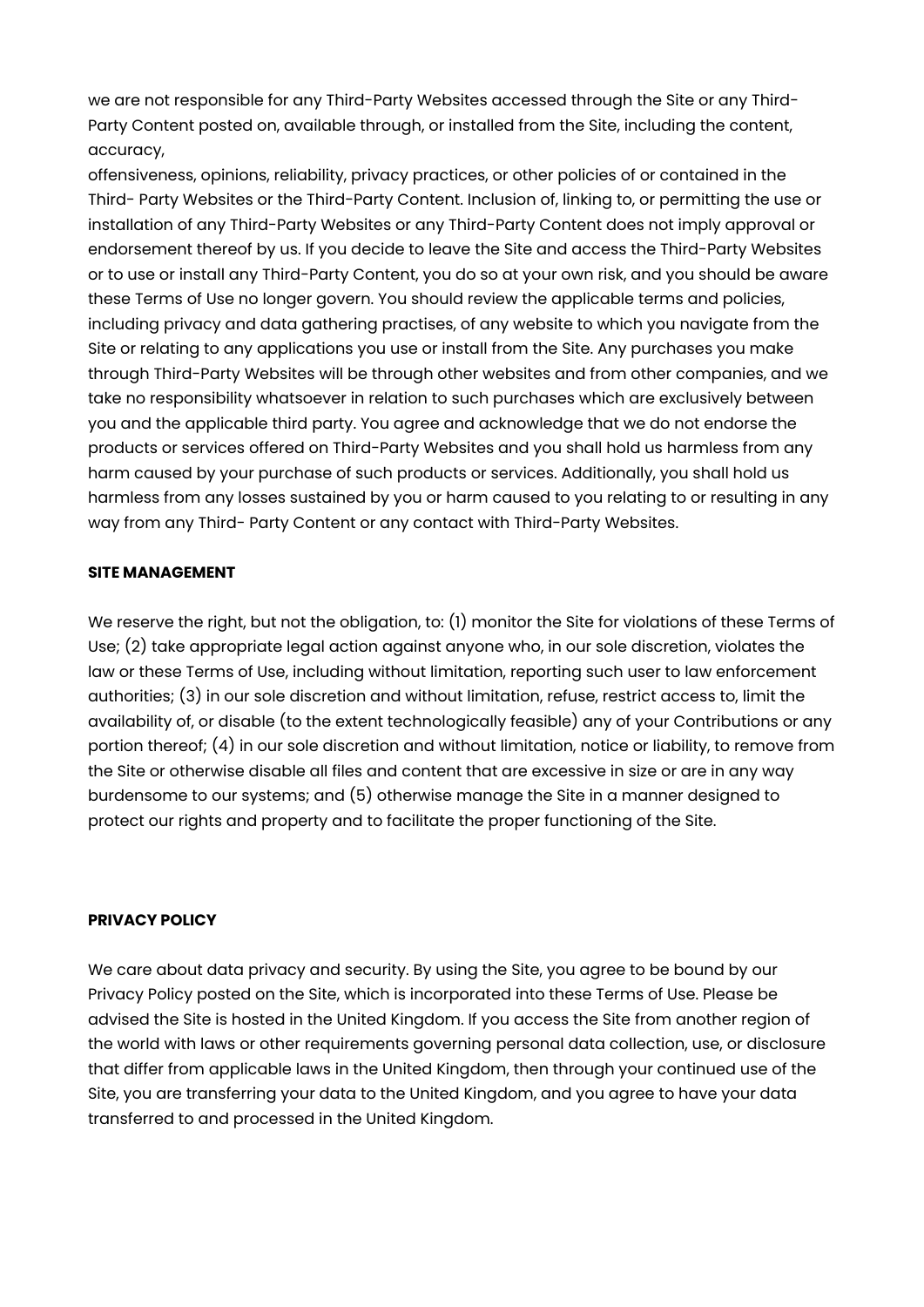### **TERM AND TERMINATION**

These Terms of Use shall remain in full force and effect while you use the Site. WITHOUT LIMITING ANY OTHER PROVISION OF THESE TERMS OF USE, WE RESERVE THE RIGHT TO, IN OUR SOLE DISCRETION AND WITHOUT NOTICE OR LIABILITY, DENY ACCESS TO AND USE OF THE SITE (INCLUDING BLOCKING CERTAIN IP ADDRESSES), TO ANY PERSON FOR ANY REASON AND NO REASON, INCLUDING WITHOUT LIMITATION FOR BREACH OF ANY REPRESENTATION, WARRANTY, OR COVENANT CONTAINED IN THESE TERMS OF USE OR OF ANY APPLICABLE LAW OR REGULATION. WE MAY TERMINATE YOUR USE OR PARTICIPATION IN THE SITE OR DELETE ANY CONTENT OR INFORMATION THAT YOU POSTED AT ANY TIME, WITHOUT WARNING, IN OUR SOLE DISCRETION.

If we terminate or suspend your account for any reason, you are prohibited from registering and creating a new account under your name, a fake or borrowed name, or the name of any third party, even if you may be acting on behalf of the third party. In addition to terminating or suspending your account, we reserve the right to take appropriate legal action, including without limitation pursuing civil, criminal, and injunctive redress.

#### **MODIFICATIONS AND INTERRUPTIONS**

We reserve the right to change, modify, or remove the contents of the Site at any time or for any reason at our sole discretion without notice. However, we have no obligation to update any information on our Site. We also reserve the right to modify or discontinue all or part of the Site without notice at any time. We will not be liable to you or any third party for any modification, price change, suspension, or discontinuance of the Site.

We cannot guarantee the Site will be available at all times. We may experience hardware, software, or other problems or need to perform maintenance related to the Site, resulting in interruptions, delays, or errors. We reserve the right to change, revise, update, suspend, discontinue, or otherwise modify the Site at any time or for any reason without notice to you. You agree that we have no liability whatsoever for any loss, damage, or inconvenience caused by your inability to access or use the Site during any downtime or discontinuance of the Site. Nothing in these Terms of Use will be construed to obligate us to maintain and support the Site or to supply

any corrections, updates, or releases in connection therewith.

#### **GOVERNING LAW**

These conditions are governed by and interpreted following the laws of the United Kingdom, and the use of the United Nations Convention of Contracts for the International Sale of Goods is expressly excluded. If your habitual residence is in the EU, and you are a consumer, you additionally possess the protection provided to you by obligatory provisions of the law of your country of residence. The Poultry Service & PS Plus LTD and yourself both agree to submit to the non-exclusive jurisdiction of the courts of Norfolk, which means that you may make a claim to defend your consumer protection rights in regards to these Conditions of Use in the United Kingdom, or in the EU country in which you reside.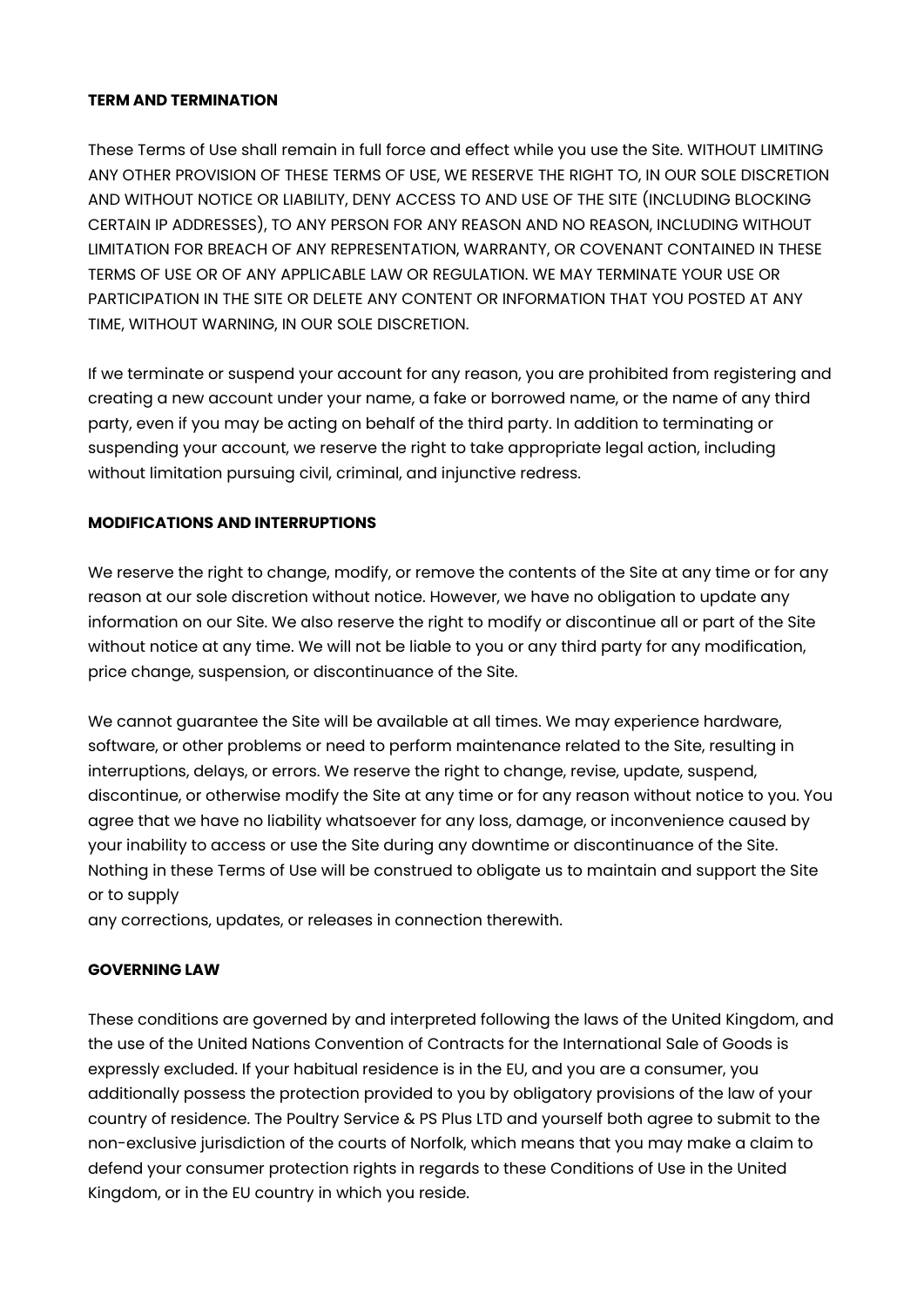#### **DISPUTE RESOLUTION**

#### Informal Negotiations

To expedite resolution and control the cost of any dispute, controversy, or claim related to these Terms of Use (each a 'Dispute" and collectively, the 'Disputes') brought by either you or us (individually, a "Party" and collectively, the 'Parties"), the Parties agree to first attempt to negotiate any Dispute (except those Disputes expressly provided below) informally for at least thirty (30) days before initiating arbitration. Such informal negotiations commence upon written notice from one Party to the other Party.

#### Binding Arbitration

Any dispute arising from the relationships between the Parties to this contract shall be determined by one arbitrator who will be chosen in accordance with the Arbitration and Internal Rules of the European Court of Arbitration being part of the European Centre of Arbitration having its seat in Strasbourg, and which are in force at the time the application for arbitration is filed, and of which adoption of this clause constitutes acceptance. The seat of arbitration shall be in Norwich, United Kingdom. The language of the proceedings shall be English. Applicable rules of substantive law shall be the law of the United Kingdom.

#### Restrictions

The Parties agree that any arbitration shall be limited to the Dispute between the parties individually. To the full extent permitted by law; (a) no arbitration shall be joined with any other proceeding; (b) there is no right or authority for any Dispute to be arbitrated on a class-action basis or to utilise class action procedures; and (c) there is no right or authority for any Dispute to be brought in a purported representative capacity on behalf of the general public or any other persons.

## Exceptions to Informal Negotiations and Arbitration

The Parties agree that the following Disputes are not subject to the above provisions concerning informal negotiations and binging arbitration: (a) any Disputes seeking to enforce or protect, or concerning the validity of, any of the intellectual property rights of a Party; (b) any Dispute related to, or arising from, allegations of theft, piracy, invasion of privacy, or unauthorised use; and (c) any claim for injunctive relief. If this provision is found to be illegal or unenforceable, then neither Party will elect to arbitrate any Dispute falling within that portion of this provision found to be illegal or unenforceable and such Dispute shall be decided by a court of competent jurisdiction within the courts listed for jurisdiction above, and the Parties agree to submit to the personal jurisdiction of that court.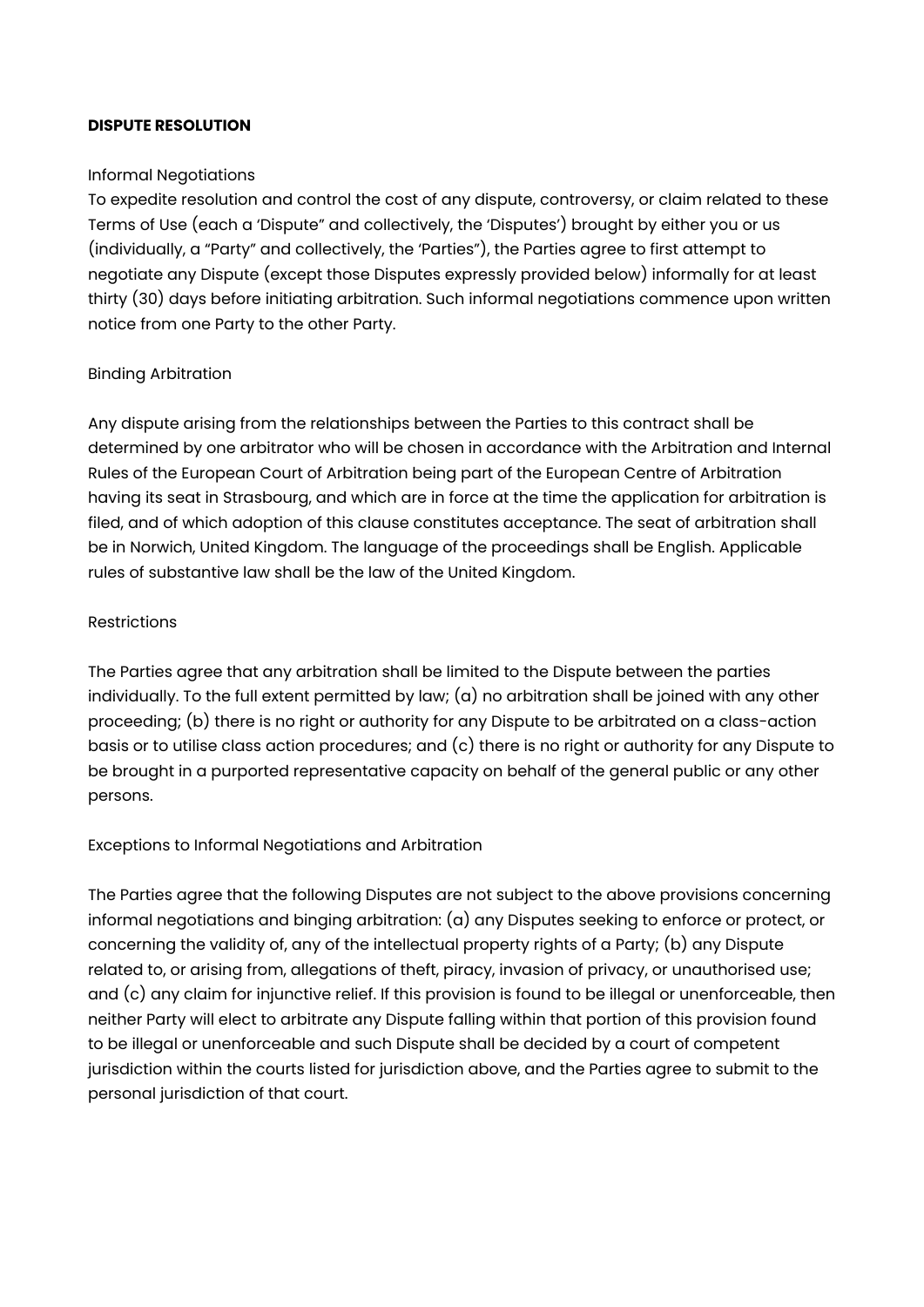### **CORRECTIONS**

There may be information on the Site that contains typographical errors, inaccuracies, or omissions, including descriptions, pricing, availability, and various other information. We reserve the right to correct any errors, inaccuracies, or omissions and to change or update the information on the Site at any time, without prior notice.

## **DISCLAIMER**

THE SITE IS PROVIDED ON AN AS-IS AND AS-AVAILABLE BASIS. YOU AGREE THAT YOUR USE OF THE SITE AND OUR SERVICES WILL BE AT YOUR SOLE RISK. TO THE FULLEST EXTENT PERMITTED BY LAW, WE DISCLAIM ALL WARRANTIES, EXPRESS OR IMPLIED, IN CONNECTION WITH THE SITE AND YOUR USE THEREOF, INCLUDING WITHOUT LIMITATION, THE IMPLIED WARRANTIES OF MERCHANTABILITY, FITNESS FOR A PARTICULAR PURPOSE, AND NON-INFRINGEMENT. WE MAKE NO WARRANTIES OR REPRESENTATIONS ABOUT THE ACCURACY OR COMPLETENESS OF THE SITE'S CONTENT OR THE CONTENT OF ANY WEBSITES LINKED TO THE SITE AND WE WILL ASSUME NO LIABILITY OR RESPONSIBILITY FOR ANY (1) ERRORS, MISTAKES, OR INACCURACIES OF CONTENT AND MATERIALS, (2) PERSONAL INJURY OR PROPERTY DAMAGE, OF ANY NATURE WHATSOEVER, RESULTING FROM YOUR ACCESS TO AND USE OF THE SITE, (3) ANY UNAUTHORISED ACCESS TO OR USE OF OUR SECURE SERVERS AND/OR ANY AND ALL PERSONAL INFORMATION AND/OR FINANCIAL INFORMATION SORED THEREIN, (4) ANY INTERRUPTION OR CESSATION OF TRANSMISSION TO OR FROM THE SITE, (5) ANY BUGS, VIRUSES, TROJAN HORSES, OR THE LIKE WHICH MAY BE TRANSMITTED TO OR THROUGH THE SITE BY ANY THIRD PARTY, AND/ OR (6) ANY ERRORS OR OMISSIONS IN ANY CONTENT AND MATERIALS FOR ANY LOSS OR DAMAGE OF ANY KIND INCURRED AS A RESULT OF THE USE OF ANY CONTENT POSTED, TRANSMITTED, OR OTHERWISE MADE AVAILABLE VIA THE SITE. WE DO NOT WARRANT, ENDORSE, GUARANTEE, OR ASSUME RESPONSIBILITY FOR ANY PRODUCT OR SERVICE ADVERTISED OR OFFERED BY A THIRD PARTY THROUGH THE SITE, ANY HYPERLINKED WEBSITE, OR ANY WEBSITE OR MOBILE APPLICATION FEATURED IN ANY BANNER OR OTHER ADVERTISING, AND WE WILL NOT BE A PARTY TO OR IN ANY WAY BE RESPONSIBLE FOR MONITORING ANY TRANSACTION BETWEEN YOU AND ANY THIRD-PARTY PROVIDERS OR PRODUCTS OR SERVICES. AS WITH THE PURCHASE OF A PRODUCT OR SERVICE THROUGH ANY MEDIUM OR IN ANY ENVIRONMENT, YOU SHOULD USE YOUR BEST JUDGMENT AND EXERCISE CAUTION WHERE APPROPRIATE.

## LIMITATIONS OF LIABILITY

IN NO EVENT WILL WE OR OUR DIRECTORS, EMPLOYEES, OR AGENTS BE LIABLE TO YOU OR ANY THIRD PARTY FOR ANY DIRECT, INDIRECT, CONSEQUENTIAL, EXEMPLARY, INCIDENTAL, SPECIAL, OR PUNITIVE DAMAGES, INCLUDING LOST PROFIT, LOST REVENUE, LOSS OF DATA, OR OTHER DAMAGES ARISING FROM YOUR USE OF THE SITE, EVEN IF WE HAVE BEEN ADVISED OF THE POSSIBILITY OF SUCH DAMAGES. INDEMNIFICATION

You agree to defend, indemnify, and hold us harmless, including our subsidiaries, affiliates, and all of our respective officers, agents, partners, and employees, from and against any loss, damage, liability, claim, or demand, including reasonable attorneys' fees and expenses, made by any third party due to or arising out of: (1) your Contributions; (2) use of the Site; (3) breach of these Terms of Use; (4) any breach of your representations and warranties set forth in these Terms of Use; (5) your violation of the rights of a third party, including but not limited to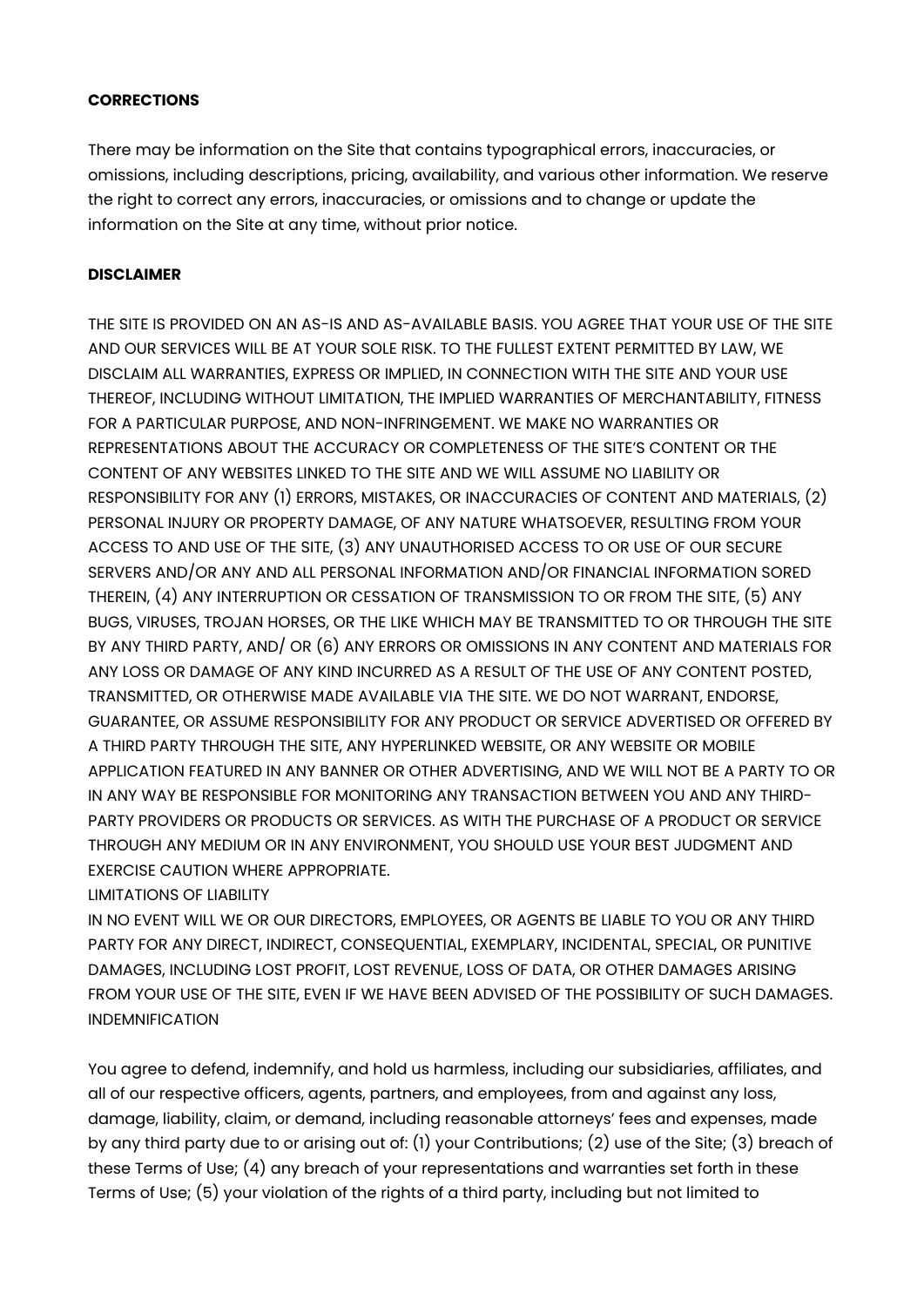intellectual property rights; or (6) any overt harmful act toward any other user of the Site with whom you connected via the Site. Notwithstanding the foregoing, we reserve the right, at your expense, to assume the exclusive defence and control of any matter for which you are required to indemnify us, and you agree to cooperate, at your expense, with our defence of such claims. We will use reasonable

efforts to notify you of any such claim, action, or proceeding which is subject to this indemnification upon becoming aware of it.

## **USER DATA**

We will maintain certain data that you transmit to the Site for the purpose of managing the performance of the Site, as well as data relating to your use of the Site. Although we perform regular routine backups of data, you are solely responsible for all data that you transmit or that relates to any activity you have undertaken using the Site. You agree that we shall have no liability to you for any loss or corruption of any such data, and you hereby waive any right of action against us arising from any such loss or corruption of such data.

#### **ELECTRONIC COMMUNICATIONS, TRANSACTIONS, AND SIGNATURES**

Visiting the Site, sending us emails, and completing online forms constitute electronic communications. You consent to receive electronic communications, and you agree that all agreements, notices, disclosures, and other communications we provide to you electronically, via email and on the Site, satisfy any legal requirement that such communication be in writing. YOU HEREBY AGREE TO THE USE OF ELECTRONIC SIGNATURES, CONTRACTS, ORDERS, AND OTHER RECORDS, AND TO ELECTRONIC DELIVERY OF NOTICES, POLICIES, AND RECORDS OF TRANSACTIONS INITIATED OR COMPLETED BY US OR VIA THE SITE. You hereby waive any rights or requirements under any statutes, regulations, rules, ordinances, or other laws in any jurisdiction which require an original signature or delivery or retention of non-electronic records, or to payments or the granting of credits by any means other than electronic means.

## **MISCELLANEOUS**

These Terms of Use and any policies or operating rules posted by us on the Site or in respect to the Site constitute the entire agreement and understanding between you and us. Our failure to exercise or enforce any right or provision of these Terms of Use shall not operate as a waiver of such right or provision. These Terms of Use operate to the fullest extent permissible by law. We may assign any or all of our rights and obligations to others at any time. We shall not be responsible or liable for any loss, damage, delay, or failure to act caused by any cause beyond our reasonable control. If any provision or part of a provision of these Terms of Use is determined to be unlawful, void, or unenforceable, that provision or part of the provision is deemed severable from these Terms of Use and does not affect the validity and enforceability of any remaining provisions. There is no joint venture, partnership, employment or agency relationship created between you and and us as a result of these Terms of Use or use of the Site. You agree that these Terms of Use will not be construed against us by virtue of having drafted them. You